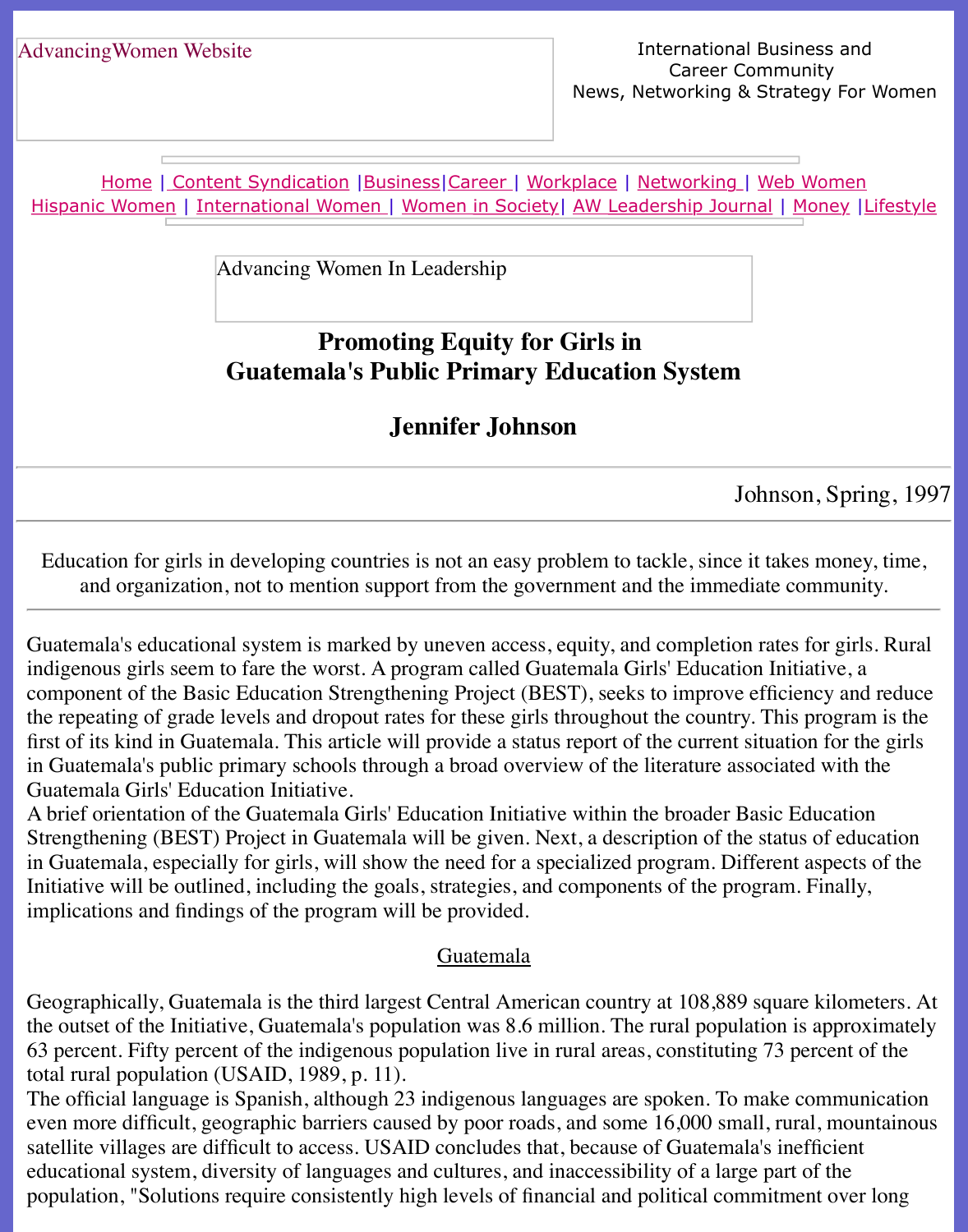periods of time" (USAID, 1989, p. 12).

Guatemala has a high illiteracy rate, especially among the indigenous people, where 73 percent of the men are illiterate and 91 percent of the women are illiterate. In the labor force over the age of 15, about 87 percent have not completed primary school. About 25 percent of Guatemala's schools are one-room, one-teacher schools (Clay, 1991, p. 2). It is estimated that less than 60 percent of school-aged children were enrolled in school in 1980 (Gorman & Pollitt, p. 520). Guatemala has late starting ages of school children, a high dropout rate, repeated reentries into school, poor retention, and poor efficiency.

### The Basic Education Strengthening (BEST) Project

The Guatemalan Girls' Education Initiative is a subcategory in the larger educational project of Basic Education Strengthening (BEST) in Guatemala. BEST began with funds from United States Agency for International Development (USAID), which gradually became 'seed money' to encourage Guatemalan donors to take over the financial responsibility. The project was initiated and mobilized by USAID/Guatemala personnel, and later was taken over by Guatemalan public- and private-sector leaders. In 1989, the USAID/Guatemala project personnel created a Mission Education Sector Strategy to focus on public primary education. In addition, the Mission developed the BEST Program in cooperation with the Ministry of Education. The Mission initiated a series of activities to examine the relationship of girl's public school education in Guatemala to social and

economic development. After initial investigation from literature reviews outside Guatemala, USAID/Guatemala decided that this was a topic for further investigation. An effort then was made to integrate girls' public education into the BEST project.

The broad goal of BEST was to "improve the quality, efficiency, and equity of primary public education services in Guatemala" and to "institutionalize measures to improve the classroom environment, improve efficiency in the allocation and use of resources, and increase the equity of educational policies and practices" (USAID, 1993A, p. 1). The BEST Project originally started as a six-year project (1989-1995) that provided US\$30 million to Guatemala's Ministry of Education (MOE) and was supported by an additional \$31 million in counterpart funds. The timeframe has been extended to allow for system-wide, gradual change over the course of many years.

BEST aimed to overcome long-term obstacles to education in Guatemala; however, short-term constraints had to be improved before moving toward long-term results. Thus, "project activities focused on the set of temporal priorities required for immediate improvements in the educational system, combined with a set of innovative delivery systems and analytic work designed to lay a foundation for future improvements in the financing, delivery, and management of basic education services" (USAID, 1993A, p. 1).

BEST had four components: (1) bilingual education services for the Mayan-speaking population; (2) support services to improve classroom instruction; (3) research and development on low-cost alternative instructional methodologies (including girls' education); and (4) support for the improvements in the management and planning function of the Ministry of Education through the development of a computerized management information system, standardized achievement tests, and a research program (USAID, 1993A, p. 2). The Girls' Education Initiative was a subsection of component number three, 'lowcost alternative methodologies'. BEST had four major classroom innovations: (1) including bilingual education (PRONEBI); (2) multigrade active learning methodologies for learning schools (Nueva Escuela Unitaria); (3) incentives for encouraging girls to stay in school (Eduque a la Niña); and (4) a pilot project to integrate these three components (Clay, p. 1, 1996).

#### The Guatemalan Economic, Political, and Social Environment

Guatemala has suffered in all sectors from economic adjustments, poverty, political unrest and guerrilla warfare. Guatemala's basic structure and stability is in a state of recovery as a result. Gorman and Pollitt (1992) described this instability: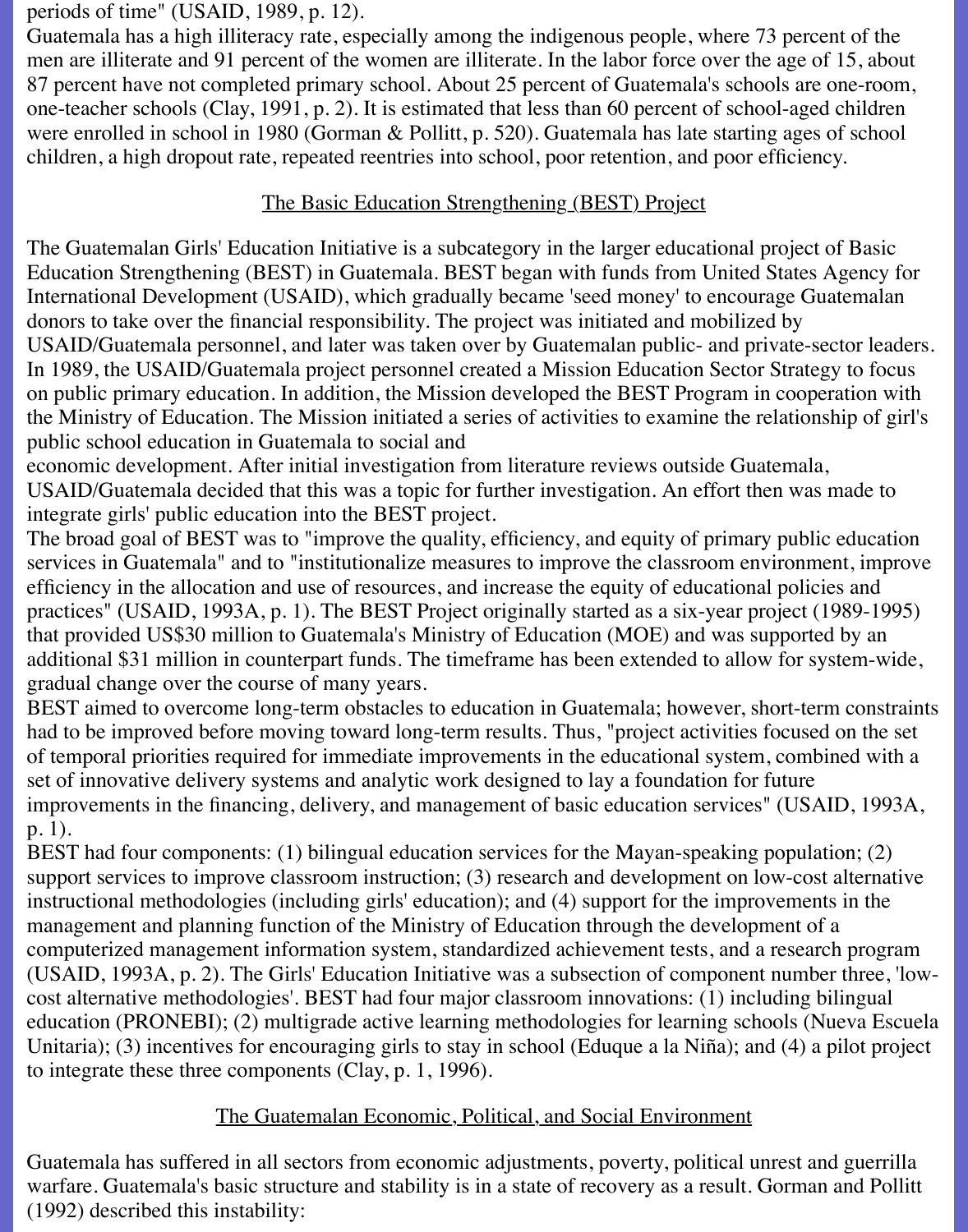Between 1954 and 1982, fourteen different presidents or governments were in power. Of these, all but two were headed by the military and only five were chosen through democratic elections. During that same period, the Ministry of Education in Guatemala was headed by 25 different Ministers comprised of ten lawyers, five military personnel, two medical doctors, a journalist, an economist, an engineer, a biochemist, a writer, two primary-school teachers and "a woman without a profession" (p. 520).

During this period public education suffered. Improvements were needed in all areas of the public educational system. The rural areas had especially poor public educational services. Overall, the system was marked by inefficiency; widespread illiteracy; high dropout rates; poor management; poor teaching methods; materials that were outdated, inappropriate, or

marginalizing; and many other problems.

Guatemala began a democratically-elected national government in 1986, which has had a positive effect on the confidence in the government after years

of political and economic instability. Economically, a downward economic spiral experienced by Guatemala in the early 80s appears to have ended with

economic growth of 3.1 percent in 1987 (USAID, 1989, p. 11). These political and economic changes helped foster a more positive climate for development. These gains, however, have not spread to the marginalized members of the community, namely the highland indigenous people, the urban poor, and women.

Typically, about 95 percent of the education budget has been used for teachers' salaries. A 1987 calculation showed that grade-level repetition cost 20 percent of the total Ministry of Education budget for that year (Clay, 1994, p. 3). Limited financial resources have not left much room for investing in improvements.

#### Girls' Education in Guatemala

A majority of girls in Guatemala are at the low end of an already poor public school system. A greater percentage of males than females are enrolled in primary school. Literacy rates favor males, and females typically leave school earlier than males. Ironically, males are more likely to fail than females. If the number of years in school is held constant, then the maximum grade attained is equivalent between the sexes (Gorman & Pollitt, pp. 532-533). This might be misleading by creating numbers that reflect a brighter picture than the reality. Nevertheless, girls consistently come out at lower levels in all levels of public education in Guatemala.

USAID (1989) points out in its project description that girls are required to help out with domestic chores and child care more than boys. Because of scheduling problems from household duties, the girls are just too tired to complete homework or to participate in school regularly and meaningfully. A director of one school said that girls drop out more than boys because they are "too introverted; they are very reluctant to speak in class and do not interact in

any positive manner", and blamed this on girls "innate cultural backwardness" (USAID, 1989, p. 13). Often girls are thought to have a lack of ability, without considering other factors contributing to poor school performance. A question to be answered is to what extent do the highland indigenous girls understand Spanish, if Spanish is used as the language of instruction. Perhaps this would influence their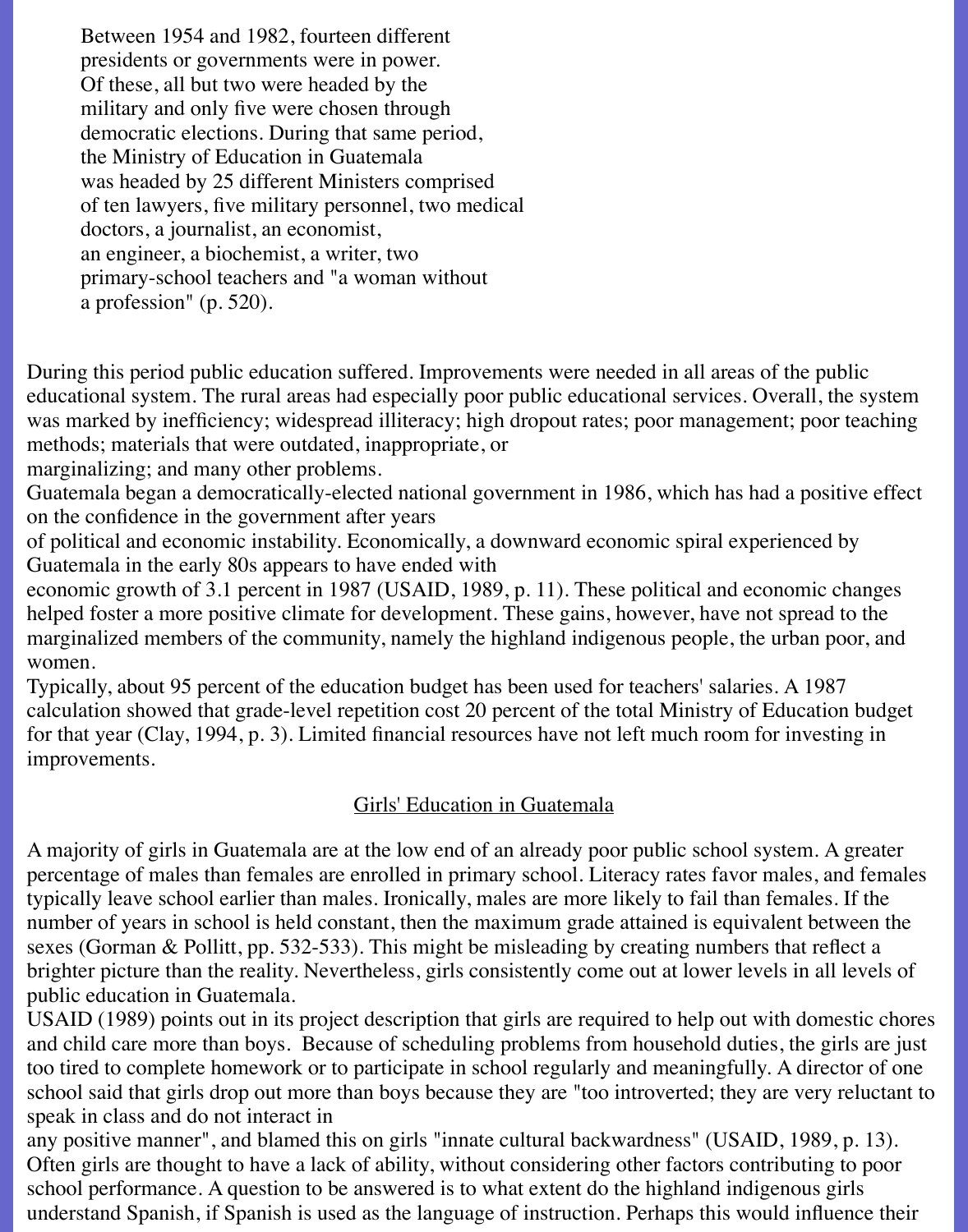reluctance to speak.

For the Guatemala Girls' Education Initiative, USAID/Guatemala needed to illustrate that education of girls would bring about positive change. Girls' education was identified as having a positive effect on the economy because without girls' education "the productive potential of much of the country's resources would not be brought to bear on Guatemala's development" (Clay, 1991, p. 1). Thus, the idea of education for girls became an economic issue early on. This will be discussed further in the implementation of the Initiative.

### Beginning Stages of the Guatemala Girls' Education Initiative

Literature about girls' public education in Guatemala is basically nonexistent. USAID/Guatemala found that "The literature review indicated that a number of studies, theses, and projects had focused on women's education; however, no research or projects had focused specifically on girls' education and its relationship to any of the indicators of development" (Clay, 1991, p. 5).

Despite a shortage of research, USAID/Guatemala generalized about girls' education in Guatemala and its effect on social and economic factors of development based on studies in other developing countries. The following conclusions were drawn, which were incorporated into the reasons why girls' education was important to incorporate into the BEST project

- increased school attendance by girls produces long-term effects in reduced rates of illiteracy among adults;
- increased school attendance by girls can produce medium-term (three to five years) effects by reducing fertility rates;
- increases in the number of years that girls attend school yield cost savings for government and private sector entities in reduced expenditures;
- increased school attendance by girls can produce long-term effects in improved agricultural and industrial productivity; and
- increased school attendance by girls produces improved family well-being through improved knowledge of health and nutrition (Clay, 1991, pp. 6-7).

USAID stressed that improvements in girls' enrollment, attendance, and achievement rates could only occur through intersectoral cooperation (Clay, 1991, p. 7). The multisectoral approach to this problem of girls' education stems from the obstacles that were out of reach of the Ministry of Education. These obstacles included poor roads or inaccessibility of schools, distance, and direct costs of education paid by the parents, including school fees, books, clothing, etc. Other obstacles included:

- lack of child-care services, requiring older girls to stay at home;
- economic constraints due to lost opportunity costs for girls' labor in domestic tasks;
- inadequate public services of energy and water, requiring girls to search for and chop wood for cooking and to fetch water;
- perceived irrelevance of the educational curriculum to the needs of girls and their families; and  $\bullet$ school schedules that conflict with harvest periods or family work schedules (Clay, 1991, p. 7).

These constraints were recognized as problems faced by Guatemalan girls in attending public schools. These obstacles were beyond the jurisdiction of the Ministry of Education. The challenge was to integrate the many sectors to attempt to fix these barriers in a multisectoral cooperative effort.

# The Guatemala Girls' Education Initiative - Planning Strategies

The USAID/Guatemala personnel anticipated resistance from private and public sector leaders and cosponsors of the Initiative to the idea of education for girls, and therefore had clarifications, responses, and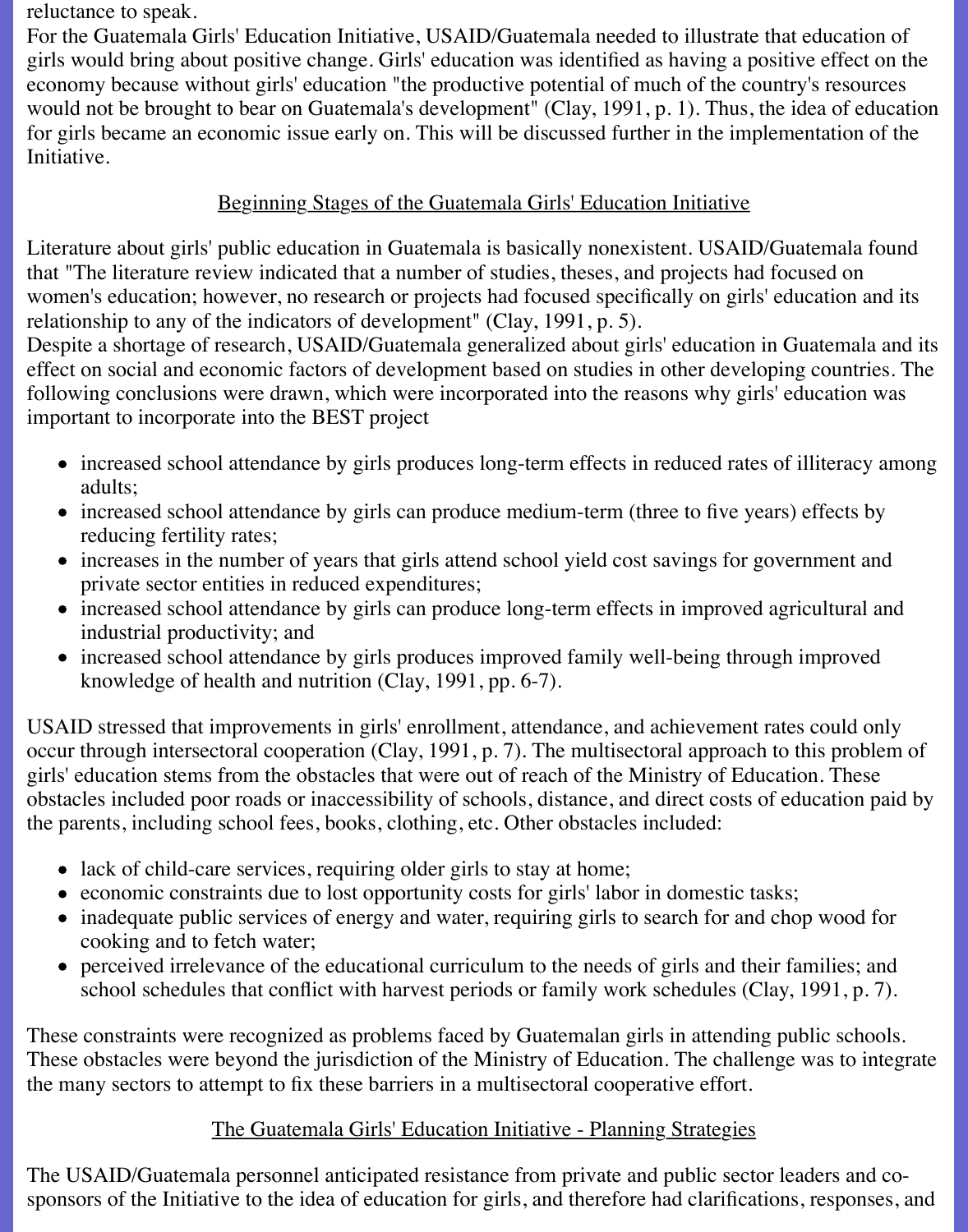plans of action ready for the opposition. USAID made particular efforts to make this Initiative accepted and implemented. First, some individuals asserted that USAID was tampering with culture. USAID answered that "As a result of internal and external influences, cultures are dynamic and are in the process of continual change" (Clay, 1991, p. 10). Since change was inevitable, even with culture, USAID argued, at least planned change could be made into something positive (i.e., economic advancement for Guatemala via education for girls).

Second, USAID wanted Guatemalans to assume leadership roles in this Initiative because "We knew that if girls' education was to take hold in Guatemala the movement would have to be led by Guatemalans, not by USAID, the United Nations (UN), or other international agencies" (Clay, 1991, p. 11). In achieving that end, USAID attempted to pull influential Guatemalan policy-makers to the cause. One way USAID attracted these top people was to find "highly qualified and motivated Guatemalans who could spearhead the planning and implementation" (Clay, 1991, p. 11). Then, USAID presented the Initiative to these policy-making people, who often became immediate supporters for girls' education, much to USAID/Guatemala's admitted surprise.

USAID/Guatemala produced high quality materials and activities for the Girls' Education Initiative campaign, including the following: an elegant luncheon and dinner; a logo for the Initiative; personally delivered invitations; formal follow-up invitations; publicity documents; photo exhibition; media interviews; press announcements; and a formal reception at the Ambassador's residence (Clay, 1991, p. 17).

Third, USAID made a conscious effort to remain in the background. They wanted Guatemala to make the Initiative theirs, not to think of it as a USAID idea. Also, USAID insisted that Guatemalans present the Initiative to other Guatemalans, not USAID personnel. USAID had many requests from USAID staff to present and market the Initiative, but USAID refused by saying that a USAID presence would be counterproductive for the promotion of the

Guatemala Girl's Education Initiative.

In the implementation process, USAIS encountered an obstacle that they had to overcome. The problem was that USAID identified lower fertility, better child and mother health, and later ages for first births to be a positive selling point in the aim to educate girls. They discovered, however, that whenever the issue of education's effect on reproduction came into the conversation, even the most ardent listeners would abruptly lose interest since the "subject of family planning was met with knee-jerk reactions" (Clay, 1991, p, 13). USAID learned that whenever the topic of family planning was brought up, the people closed off any possibility of further discussion of girls' education. The subject was too much of a social taboo. At first, USAID decided it was best to educate the Guatemalans about family planning. This failed to gain any constituents, so USAID "compromised our principles and excluded from the literature and discussions any reference to the relationship of girls' education to reductions in fertility rates" (Clay, 1991, p. 14). This bias against family planning threatened to cancel support for the Girls' Education Initiative. USAID reportedly was disappointed about abandoning this issue in the discussions and the literature, yet felt the overall mission of the project was more important.

Finally, in keeping with the ultimate end goal of girls' education, USAID made strategic decisions about presenting the Initiative. First, they focused on economic development. USAID made it clear that their focus was social and economic development in Guatemala, not education and not women's issues. They did not allow the topic of equity to come into the discussion, reminding the listeners that the focus was exclusively on social and economic development. However, it is suggested that both education and women's issues are tied to social and economic development.

In this vein, USAID never referred to women, only girls. They did this because they received negative reactions if women were mentioned and they

"did not want to allow listeners the opportunity to draw these and other possible inferences concerning the effects of education on the lives of girls as they grow into women" (Clay, 1991, p. 17). USAID felt that when allowed to make the girl-to-woman connection, many Guatemalans became threatened as to the possibilities of what an educated woman might do. Little girls in public primary schools were not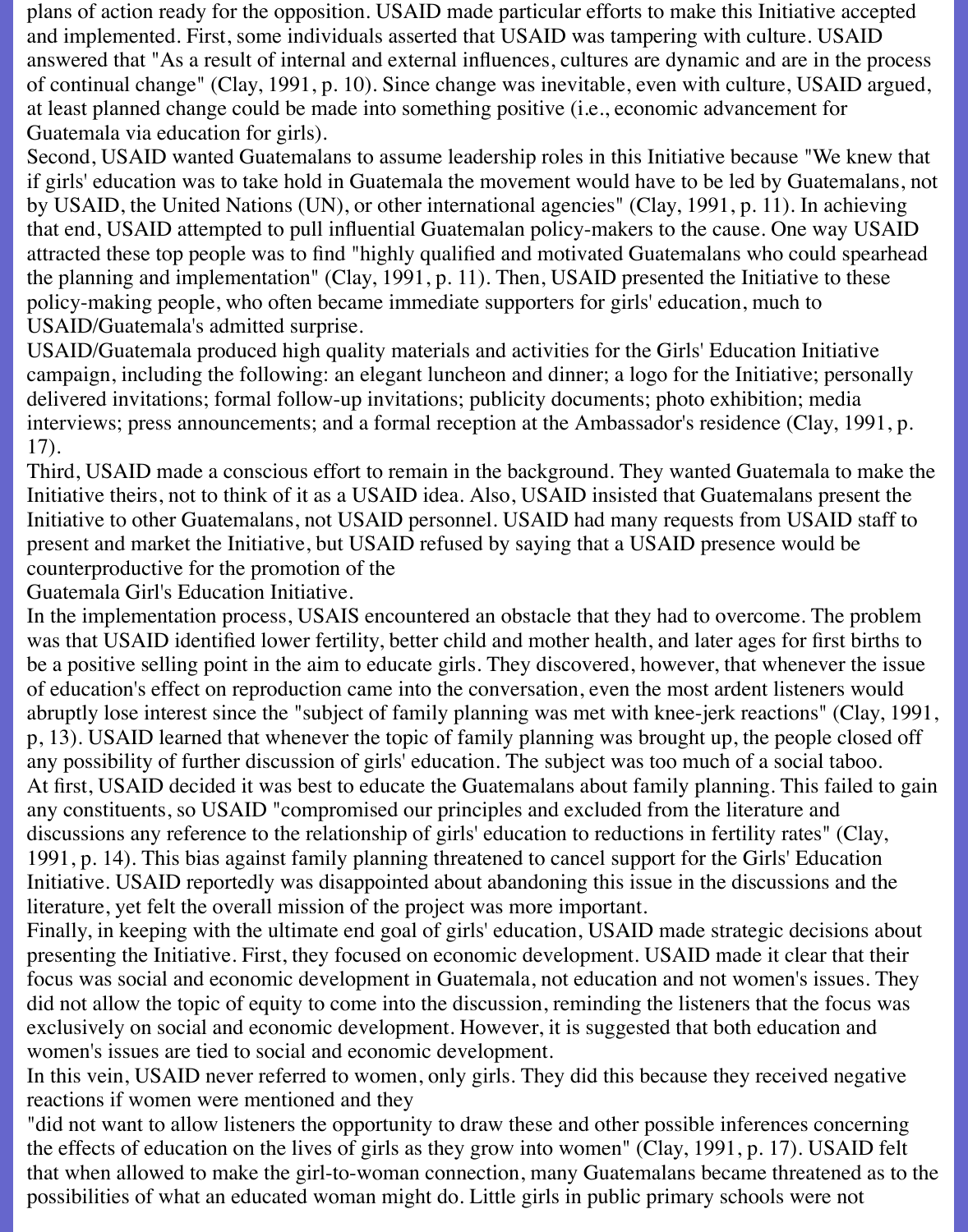threatening, but grown educated women were. Cultural implications regarding the role various social institutions, such as the church, play in influencing this view were not discussed, but are certainly worth further consideration.

To sell the Initiative, the discussion had to be limited to purely economic, social issues for Guatemala as whole. This meant that inequities or the oppression of women were not mentioned. USAID, in keeping with the goal of educating girls, seemed to describe the Initiative in whatever ways it would be accepted, and was successful in doing so.

### Guatemala Girls' Education Initiative - Components

The Girls' Education Initiative was not an original part of the BEST Project but was added after the signing of the Project Agreement. The addition was made after extensive research and a literature review determined a specific need for a focus on girls' education. The research was conducted by AID/Washington. The USAID material does not indicate what prompted this post-signing research to support a move to include education for girls.

Moving to the Girls' Education Initiative, as indicated earlier, research and a literature review conducted by AID/Washington showed that merely improving the quality and efficiency of the school system in Guatemala could not improve the difference in girls' and boys' attendance, retention, and completion rates in primary school (USAID, 1993, p. 53). Thus, separate action had to be taken for girls. At this point, specific pilot projects and actions emerged. One program,

Franja Curricular, was a project that "focuses on qualitative changes in teachers' attitudes and classroom strategies, in curriculum materials, and in program development" (USAID, 1993, p. 54).

Another program, Eduque a la Niña, was a "testing package of interventions" (USAID, 1993, p. 54). Eduque a la Niña, which was a model project of donor coordination, was established, to test the following educational actions: tutors; scholarships; teacher training; educational materials; social marketing; and others. Once tested, some of these newly tested and revised or improved activities were to be implemented in 21 Guatemalan highlands communities. The goals were to find the most cost-effective ways to promote retention and completion for girls.

# Components of the Initiative

A discussion of the components of the Initiative follows. First, USAID wanted to create quality learning and teaching materials for girls in primary school. Seven full-time specialists were proposed to be hired in the areas of literacy text writers and curriculum. This would cost approximately \$19 to \$120 per child. The annual cost per student in Guatemala in 1992 was about \$55. Despite doubts as to the costeffectiveness of the project, it was supported and approved (USAID, 1993, p. 24). The Initiative can be divided into three broad categories of goals. The first category was the material and curriculum improvement, mentioned in the above paragraph. Second, the Franja Curricular and Eduque a la Niña projects, and third, the development and testing of innovations to retain girls in school and improve their achievement (USAID, 1993, p. 24). These three broad goals were implemented by the following activities:

- seminars, fora, and presentations to the public and private sectors policy-makers to promote national level actions to address the barriers to girls' education;
- support of the Ministry of Education in policy analysis and development through the analysis of research and findings on girls' education in Guatemala;
- development of the Franja Curricular, including materials development and programs for integrating concepts, attitudes, and methods for improving girls' attendance and retention in primary school into all BEST project activities as well as all programs, materials, planning, and training of Ministry of Education personnel at all levels and in all regions;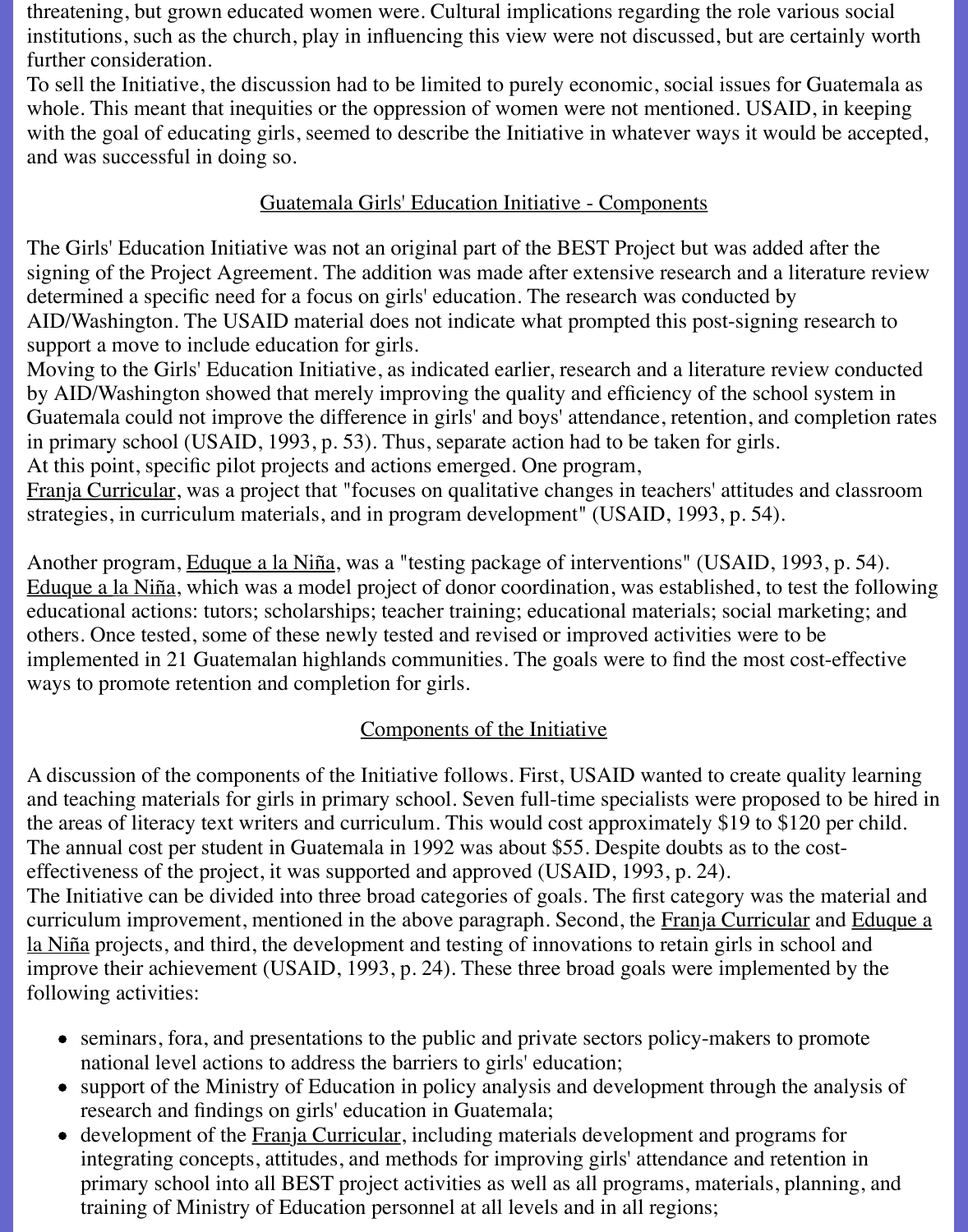- development and coordination of Eduque a la Niña, a pilot program of 'packages of educational interventions' supported by seven public and private sector donors which will operate in 21 communities in three educational regions through technical assistance of FUNDAZUCAR; and
- support to the Ministry of Education to design its Girls' Scholarship Program which was created by the Minister of Education in response to the policy initiatives of the BEST project Girls' Education Initiative.

During the first year, the program will benefit 2,000 girls in four educational regions of the country (USAID, 1993, pp. 24-25). The Girls' Education Initiative was expected to provide 291 person-months of long- and short-term technical assistance. These positions include:

- Local long-term director (30 months)
- Local long-term deputy director (30 months)
- Program administrator (30 months)
- Local long-term project design specialist (6 months)
- Two local long-term coordinators (30 months each)
- Long-term instructional design specialist (30 months)
- Curriculum coordination specialist (8 months)
- Long-term editorial specialist (30 months)
- Communication specialist (3 months)
- Evaluation specialist (4 months)
- Two curriculum writers (12 months each)
- Graphic designer (4 months)
- Eight curriculum trainers (4 months each), and
- Administrative/management specialist (3 months).

In addition, the Ministry of Education agreed to open two new professional positions dealing exclusively with education for girls. Finally, the Ministry of Education agreed to adding four coordinators and four supervisors to handle the Girls' Scholarship Program (USAID, 1993, p. 25).

# Involvement of FUNDAZUCAR

FUNDAZUCAR, the Foundation for Sugar Producers, was selected in a competitive bidding process to implement the Eduque a la NiÒa project by

coordinating the selection of bilingual public schools and implementation of Eduque a la Niña. FUNDAZUCAR was founded in 1990 and immediately became involved in community activities, including supporting girls' education. This Foundation is known in Guatemala for efficiently and effectively implementing projects on education, health, and infrastructure programs. Also, FUNDAZUCAR partially funded the research and the publication of Guatemala's National Plan of Action on Girls' Education (USAID, 1993a).

FUNDAZUCAR and other participating institutions were expected to generate funds from private-sector groups within the country to (a) raise money for the immediate project at hand, and (b) to establish sustainability for the activity. To facilitate fund-raising efforts, FUNDAZUCAR participated in fundraising training within the institution and participated in fund-raising activities.

# Discussion

The results of the first year of the 'Eduque a la Niña' project found that combinations of interventions, including small scholarships for girls, community outreach, parent committees, and educational materials consistently lowered dropouts and raised attendance, but had only a slight effect on completion rates of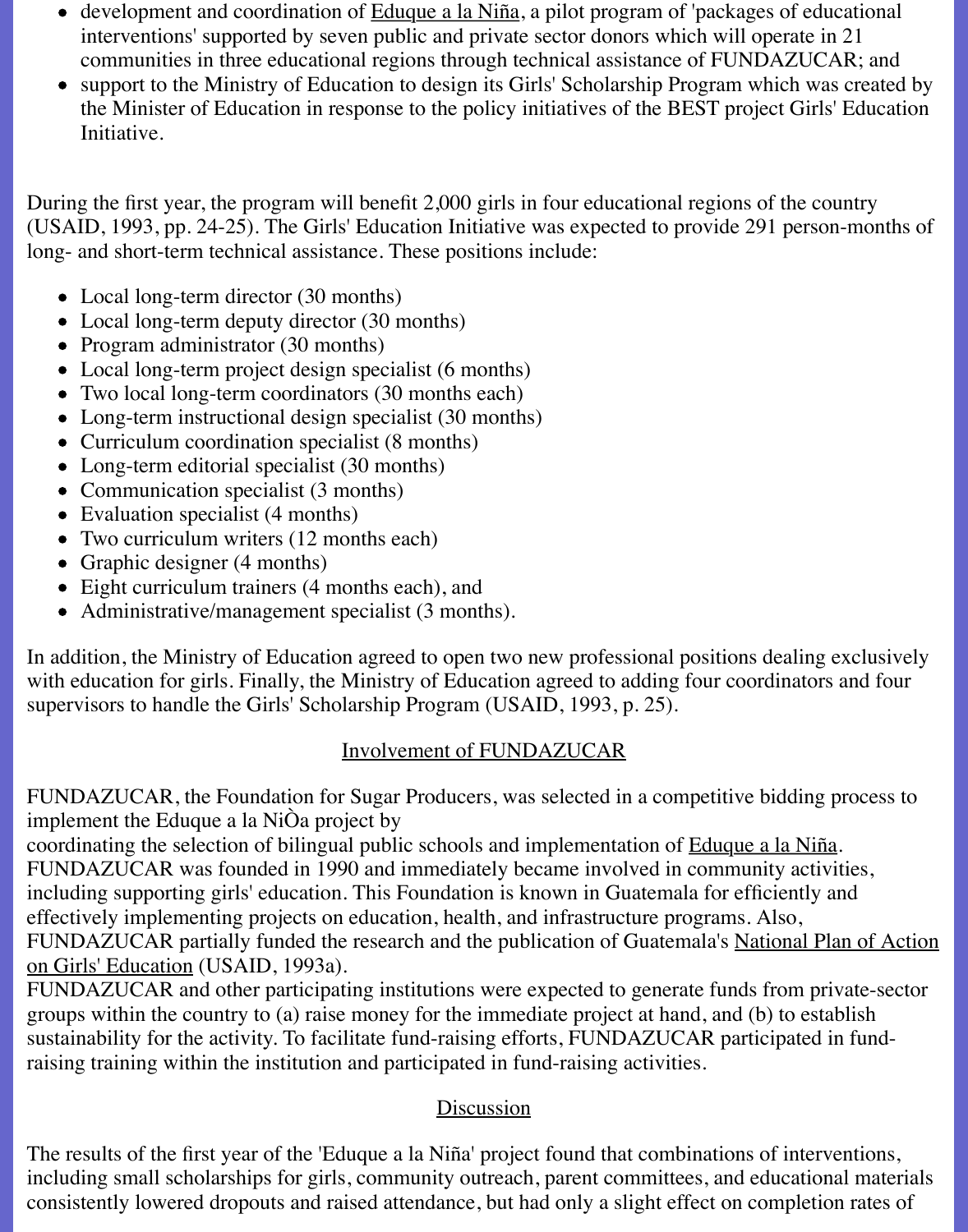girls. Participation of girls increased. Schools with the incentive packages for girls showed more consistent teacher attendance, which increased classroom instruction time for both boys and girls (Clay, p. 14, 1994, p. 14).

In a baseline study to establish indicators of girls and Mayan girls participation, findings included that a lack of materials such as erasers, chalk, teacher guides, and paper was a complaint in many schools (USAID, 1994, p. b). Therefore, if basic infrastructure is lacking, the innovations cannot reach full potential.

The project raised several concerns, five of which are outlined below. First, the Ministry of Education seemed cooperative to add new staff positions to deal specifically with girls' educational issues and projects. Did the Ministry follow through on this commitment? If so, who filled these positions? Are the new personnel knowledgeable and supportive of girls' education?

It seems incongruous that Guatemala would have such social, political, and cultural barriers to education, and yet the Ministry would agree to wholeheartedly accept the Initiative and other aspects of girls' education. One wonders if the Ministry were responding to political pressure from USAID and the Guatemalan policy-makers recruited to pursue the Initiative, and if it actually has the intention of pursuing the Initiative long-term. Additionally, there is a question

A second idea is that, although the Girls' Education Initiative has specific components, programs, and personnel assigned for tasks; one wonders how this was all implemented. The research indicates that textbook revision was recommended, and that people were hired to do that, yet no results of this effort have been revealed. It would be informative to know how these changes were made, the cost, the new curriculum, how the materials were received, and finally, and if they seemed to be effective.

The third idea deals with the methods used by USAID to gain local support in the communities for the Initiative, such as how the local people were convinced that their girls should attend school. One example was given in which a father pulled his daughter out of the sixth grade. He was shown a flip chart entitled "Las vidas de Marta y Rosa" which depicted the advantages of the girl who finishes sixth grade, and the disadvantages of the girl who only finishes first grade. The point made in the flip chart is that the family, community and the whole country reap the benefits of girls who can contribute socially and economically. This flip chart was effective in changing the father's mind, and the girl was allowed to finish sixth grade (see Mothers & Children, pp. 1-3). What other methods are used to gain respectability and acceptance for girls' education? What other materials have been developed? Perhaps a full-scale campaign was created to raise awareness and gain excitement for the prospect of education for girls in the local communities. Also, one assumes that the teachers, or whoever shows the flip chart, must have special training to be persuasive and have good reasons why girls should stay in school.

The final idea relates to the methods employed for evaluation and follow-up by USAID in the communities in which this Initiative was implemented. Admittedly, major problems in the educational system included difficult access of the mountainous villages, language differences, lack of adequate buildings, seasonal migration of work. How have these problems of access been addressed? In spite of inaccessibility, how are the schools, teachers, and students evaluated?

Overall, the project seems fortuitous, and it is a bit unusual that a Girls' Education Initiative would be integrated into the BEST program after the signing of the BEST project agreement. This turn of events created a rich and varied subgroup in the BEST program that has implications for further research. Perhaps the research conducted during the Initiative's phases and the lessons learned after the implementation will be fertile ground for learning about the effects of these methods on girls' education in Guatemala.

Another unusual aspect of the program was the way the Initiative plunged into the topic of girls' education in Guatemala, despite having no prior

research findings in that area to guide them (specific to their problem at hand). As indicated earlierin the article, the literature review found research on women and education, and no research on girls' education in Guatemala. This Initiative is pioneering in that respect. Because of this, the findings will be all the more enlightening, since the project was unprecedented in Guatemala. USAID and Guatemala's Ministry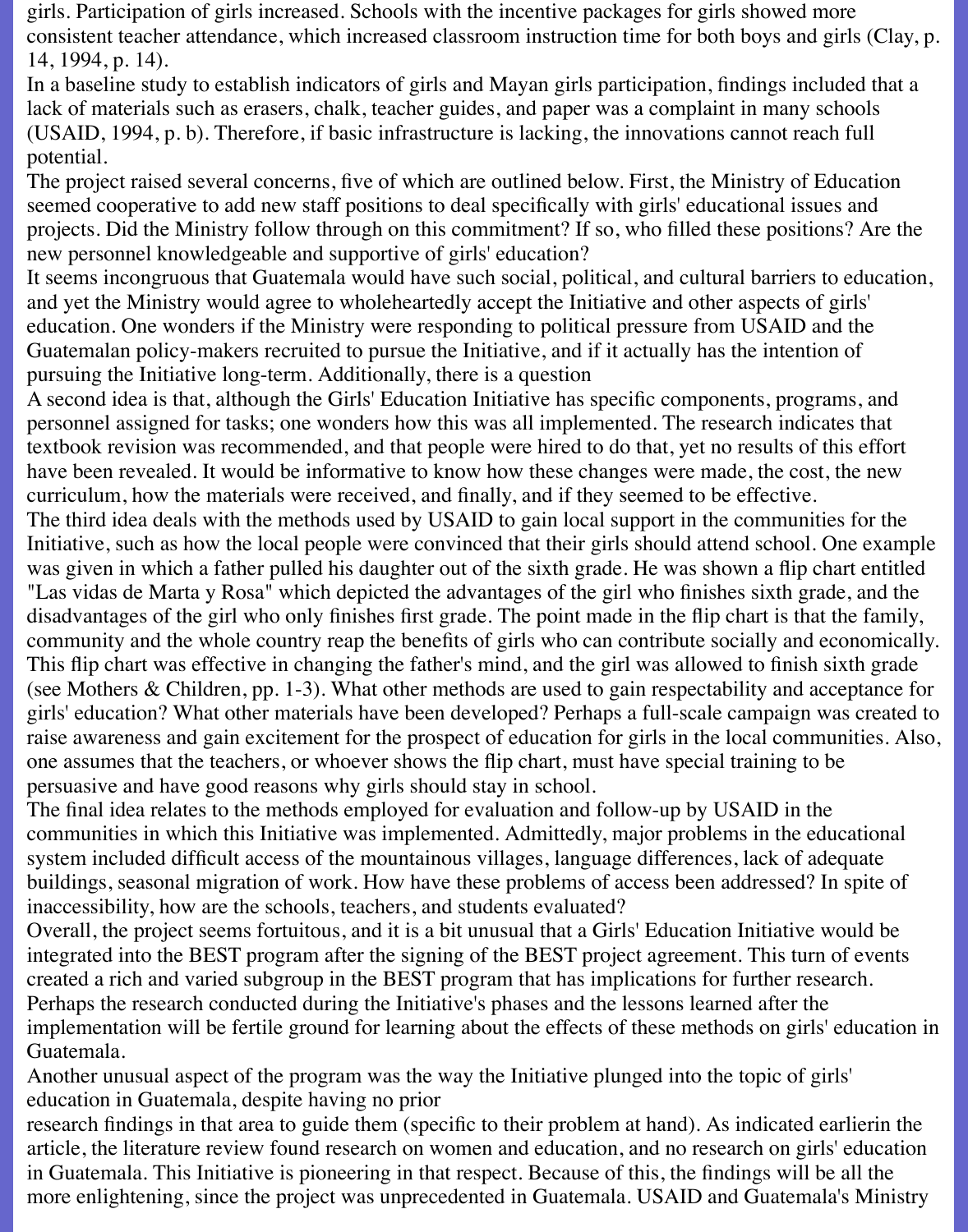of Education seemed open and willing to delve into this unmarked territory, despite many social, cultural, political, and economic restraints on girls' education.

### Conclusion

The Guatemalan Girl's Education Initiative was a subset of the Basic Education Strengthening Project (BEST), a USAID project. BEST was an overall educational improvement project. The BEST project's components were meant to revamp the primary school system in Guatemala.

The Guatemala Girls' Education Initiative had three main foci: (1) the development of educational policies and strategies for girls; (2) incorporation of a girls' education methodology (via Eduque a la Niña); and (3) educational innovation development and testing for girls' retention and achievement (USAID, 1993, p. 24). The Initiative was funded and implemented in large part with the help of FUNDAZUCAR, the Foundation Sugar Producers.

To rally support and receive credibility for the Initiative, a full-scale pre-campaign was launched to get top policy-makers involved. Apparently this was successful because there were sufficient numbers of Guatemalan policy-makers wishing to be involved.

USAID had innovative ways of presenting the topic of education for girls. The personnel learned early that fertility discussions were cause for immediate termination of discussion with potential Guatemalan supporters. As a result, any mention of fertility was taken out of literature and discussions, to the chagrin of some USAID personnel. Fertility was an important indicator of

education, yet it was put aside as a topic to help reach the overall goal of integrating girls into the educational system.

Also, in an effort to minimize the connection between girls in school and women who are educated, no mention was made of women, oppression, or any other topic that would allow the listener to associate girls with educated women. USAID personnel felt that this association would cause the listener to have reservations about educating the girls, since educated women were seen as potential threats to the family and community. These efforts show flexibility and adaptability on the part of the people involved in the Initiative. USAID was successful in staying with the original goal of girls' education, despite making compromises in certain areas.

In summary, the Guatemala Girls' Education Initiative seemed to be particularly innovative and fresh in its approach to an enduring and deeply rooted problem of equity in education in Guatemalan public primary schools. Education for girls in developing countries is not an easy problem to tackle, since it takes money, time, and organization, not to mention support from the government and the immediate community.

#### **References**

Clay, S. A. (1991). Educating girls: Achieving Guatemala's development. Planning and Implementation a National Conference for Policy Makers: A Development Model, 1-26. USAID, Guatemala.

Clay, S. A. (1994a). The education of girls in Guatemala: From oversight to major policy initiative. Arlington, VA: USAID.

Clay, S. A. (1994b). Incentives for the participation [of] Guatemalan indigenous girls in primary education: The first year of implementation of the 'Eduque a la Nina' project. Arlington, VA: USAID.

Clay, S. A. (1996). Follow-up study of girls and Mayan participation in Guatemalan primary education. Arlington, VA: USAID.

Gorman K. S., and Pollitt, E. (1992). School efficiency in rural Guatemala. International Review of Education, 38, 5, 519-534.